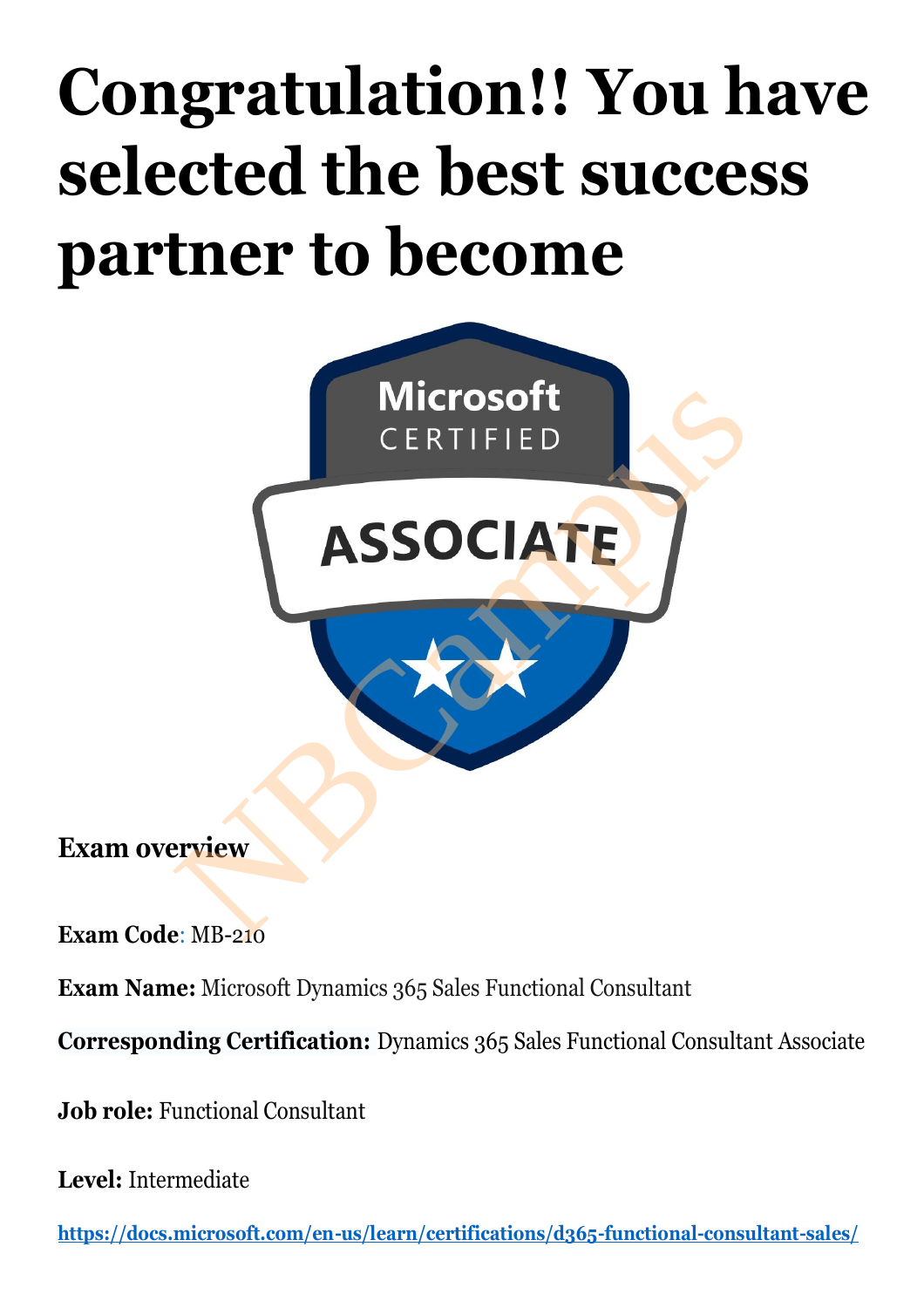#### **QUESTION NO: 1**

What is the minimum length of the component suffix in the auto-number settings?

| Α.<br>4                                                                                                                                                                    |
|----------------------------------------------------------------------------------------------------------------------------------------------------------------------------|
| В.<br>3                                                                                                                                                                    |
| C.<br>$\overline{1}$                                                                                                                                                       |
| D.<br>$\overline{2}$                                                                                                                                                       |
| <b>Answer: A</b><br><b>Explanation:</b>                                                                                                                                    |
| A suffix is a randomly generated and is added at the end of the number.                                                                                                    |
| The minimum length is 4 (four) and the maximum length is 6 (six).                                                                                                          |
|                                                                                                                                                                            |
| <b>QUESTION NO: 2</b>                                                                                                                                                      |
| You are a Dynamics 365 Sales Administrator.                                                                                                                                |
| The base (default) currency of the organization is USD. Due to a change in the curre<br>rate of EUR which is used in transactions, you have made changes to the currency o |

#### **Answer: A Explanation:**

#### *The minimum length is 4 (four) and the maximum length is 6 (six).*

#### **QUESTION NO: 2**

The base (default) currency of the organization is USD. Due to a change in the currency exchange rate of EUR which is used in transactions, you have made changes to the currency conversion (exchange rate) for EUR.

For existing opportunities that are using EUR as currency, when will the new exchange rate be applied?

#### **A.**

When a user changes the stage of opportunity.

#### **B.**

When a user manually recalculates opportunity.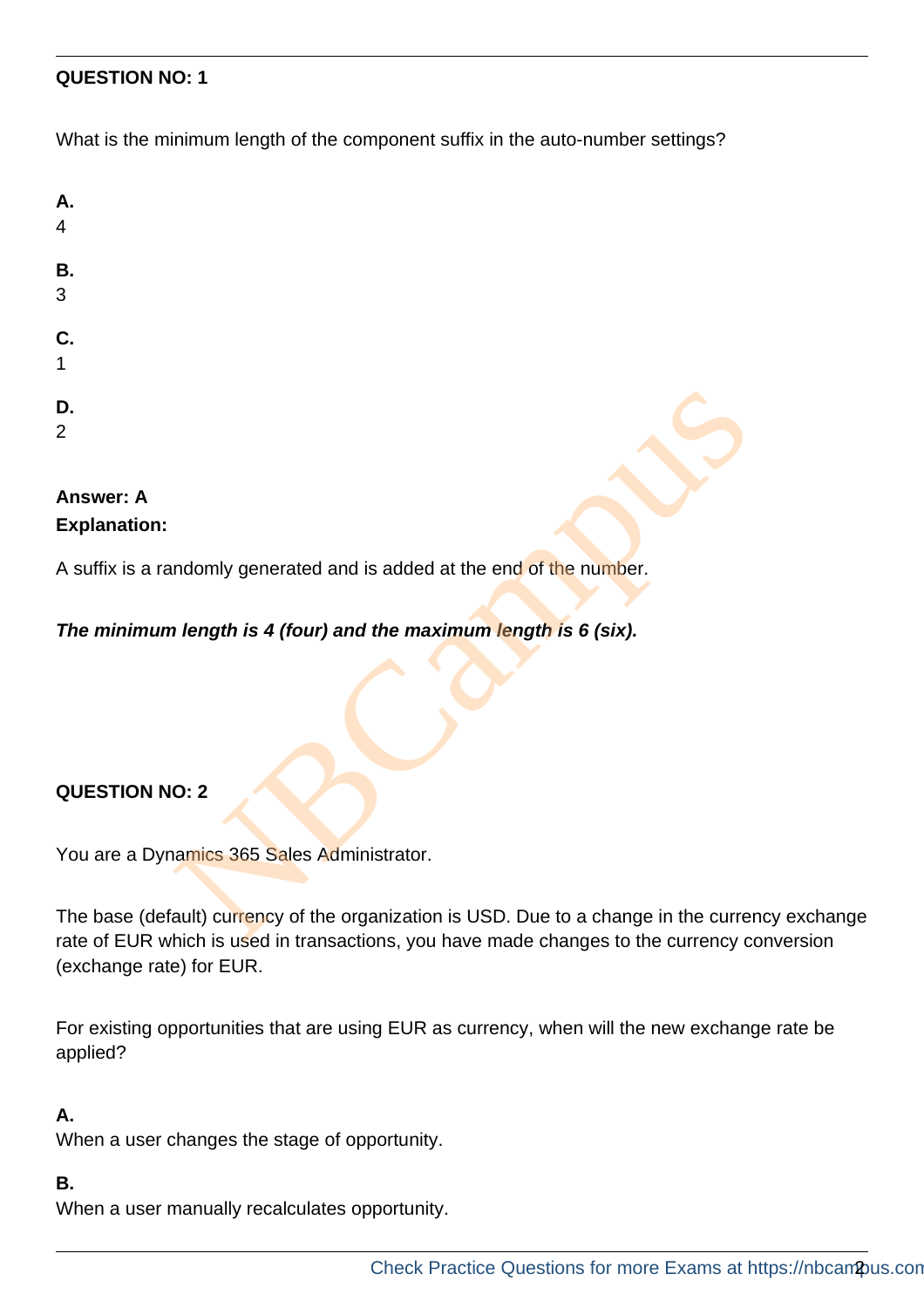#### **C.**

When a user opens the opportunity record.

#### **D.**

When a user changes the currency field value of the opportunity.

#### **Answer: D Explanation:**

When the exchange rate of the currency is changed, it is updated on an opportunity only when the user changes the currency field value (example, Est. Revenue field value) and the system will automatically pick new rates.

## **QUESTION NO: 3**

Which one of the following settings determines how you want to display the fiscal period? O: 3<br>the following settings determines how you want to display the fiscal per<br>On<br>Template

**A.**  Name Based On

**B.**  Display As

**C.**  Fiscal Period Template

**D.**  Fiscal Period

## **Answer: D Explanation:**

In the **Fiscal Period** drop-down list, select how you want to display the fiscal period.

#### **QUESTION NO: 4**

You need to make sure the estimated revenue is calculated automatically on an opportunity.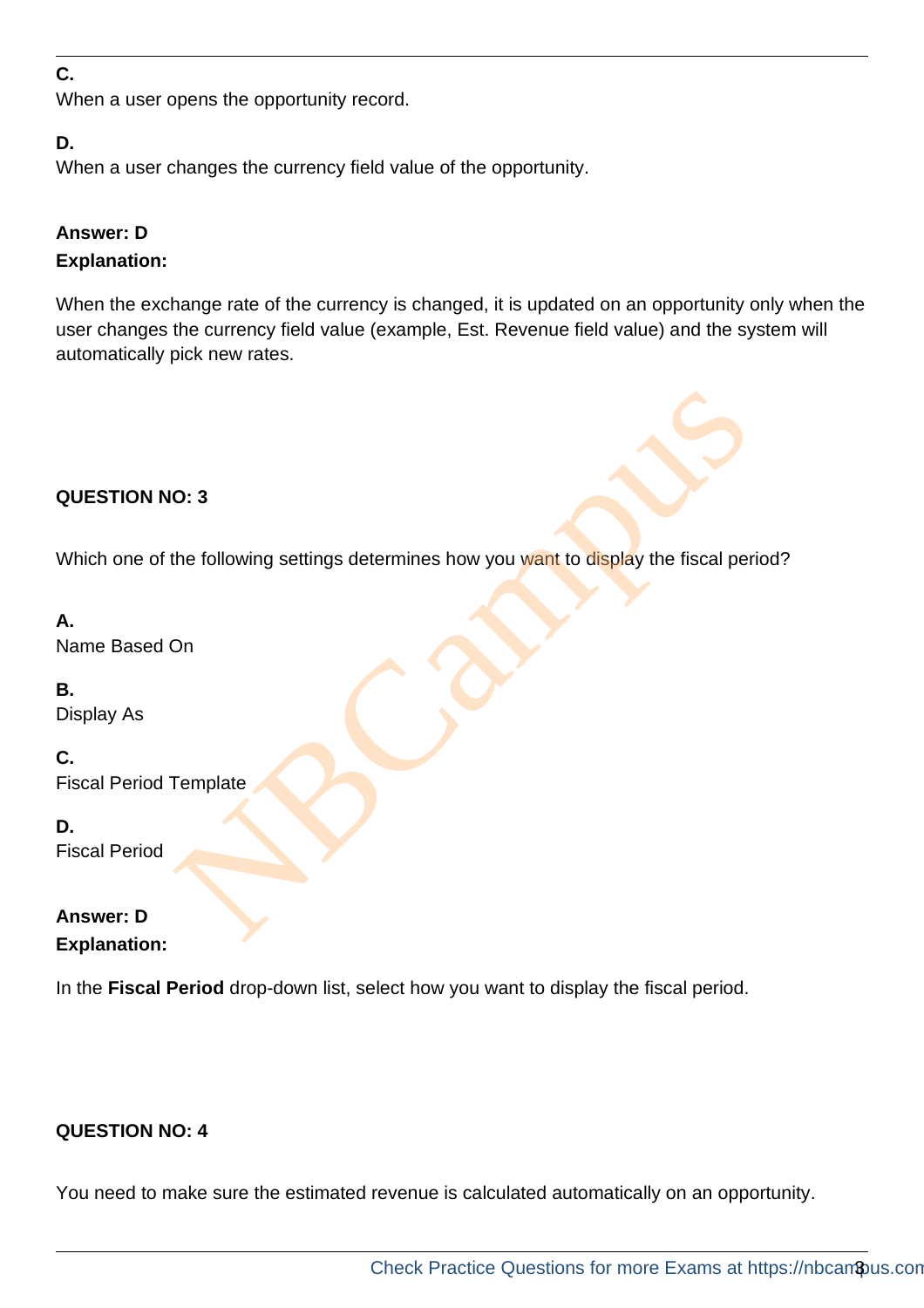## **A.**

In System Settings, select Revenue Type as System Calculated.

## **B.**

In Personal Options (Personalization Settings), select Revenue Type as System Calculated.

# **C.**

In Default Sales Settings, select Revenue Type as System Calculated.

## **D.**

In Opportunities, select Revenue Type as System Calculated.

## **Answer: D**

#### **Explanation:**

Users can only select Revenue type as System Calculated in an Opportunity record to automatically calculate the revenue. Select Revenue type as System Calculated in an Opportunity record<br>Calculate the revenue.<br>C: 5<br>amrics 365 Sales System Customizer.<br>Add Linkedin Sales Navigator controls to forms.<br>Collowing control shows member profile infor

## **QUESTION NO: 5**

You are a Dynamics 365 Sales System Customizer.

You need to add LinkedIn Sales Navigator controls to forms.

Which of the following control shows member profile information using the name of the primary contact related to the record?

## **A.**

LinkedIn Lead Lookup Control

**B.** 

LinkedIn Account Lookup Control

**C.**  LinkedIn Sales Navigator Lead (member profile)

**D.** 

LinkedIn Sales Navigator Account (company profile)

**Answer: A**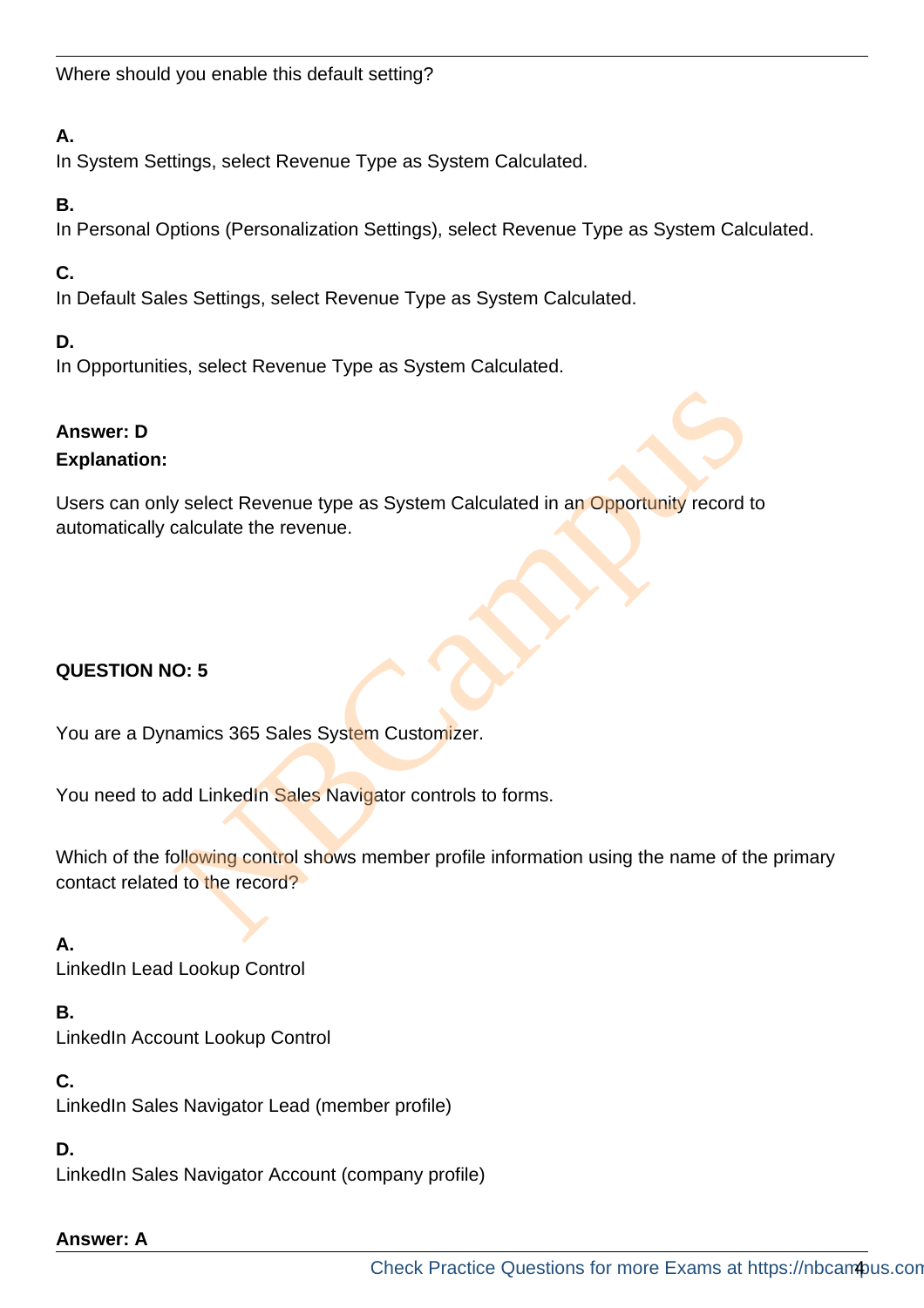#### **Explanation:**

LinkedIn Lead Lookup Control shows member profile information using the name of the primary contact related to the record.

Reference:

https://docs.microsoft.com/en-us/dynamics365/linkedin/add-sales-navigator-controls-forms#addsales-navigator-controls-to-a-form

#### **QUESTION NO: 6**

You are a Dynamics 365 Sales Administrator.

You need to ensure the Social Selling Assistant can be used on a dashboard and display the recommendation. O: 6<br>
namics 365 Sales Administrator.<br>
Insure the Social Selling Assistant can be used on a dashboard and dis<br>
nou use?<br>
Note<br>
Note

What should you use?

**A.**  Email Engagement Cards

**B.**  Sales Insights Cards

**C.**  Microsoft OneNote

**D.**  Search Topics

## **Answer: D Explanation:**

You can use the Search Topics option for keyword searches to find topics that are of interest to you and get recommendations on.

This is available on the Social Selling Assistant dashboard.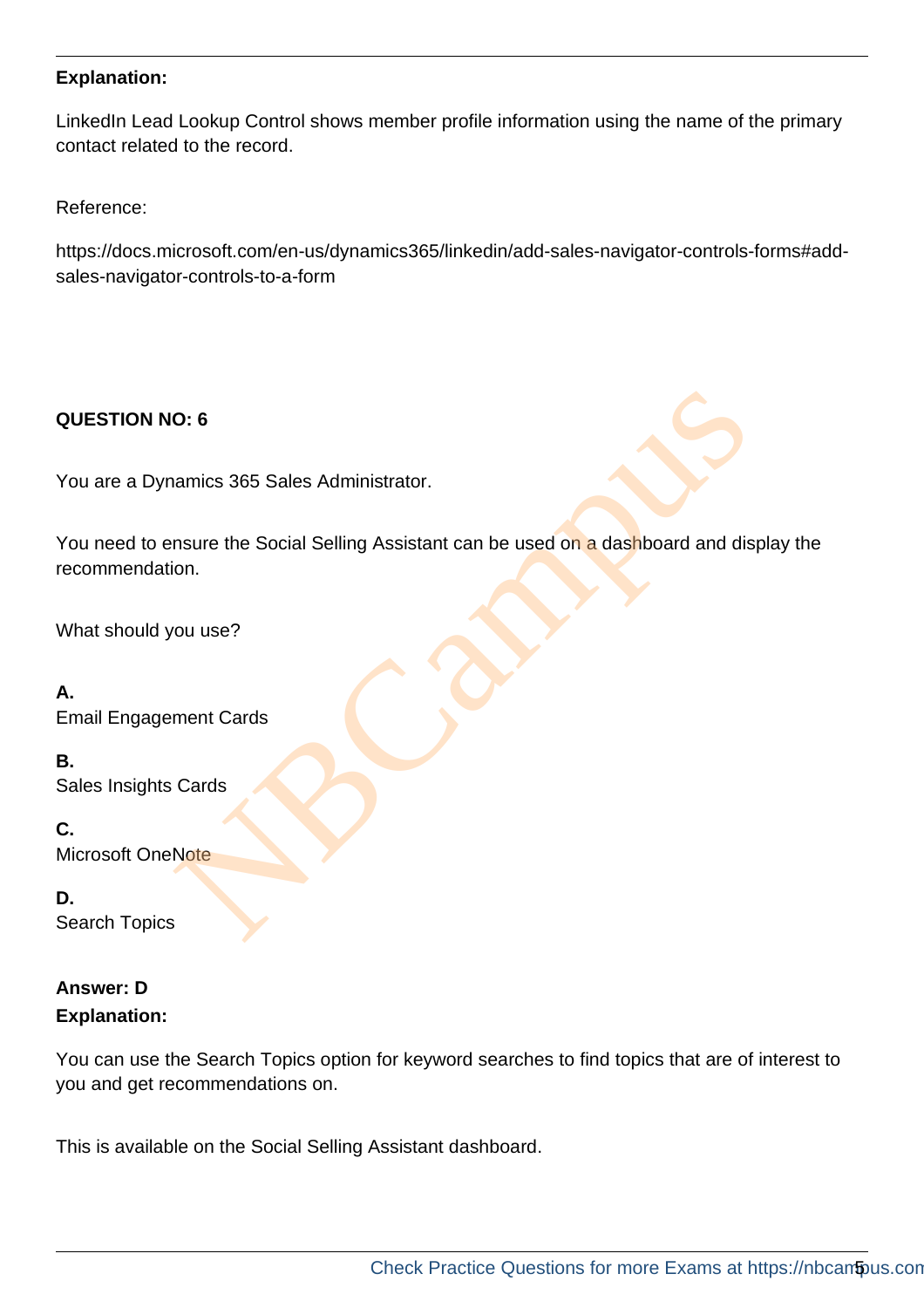#### **QUESTION NO: 7**

You are a Dynamics 365 Sales System Customizer.

You need to add LinkedIn Sales Navigator controls to forms.

Which of the following control shows information about a LinkedIn member profile using a specific lead or contact name?

#### **A.**

LinkedIn Sales Navigator Lead (member profile)

#### **B.**

LinkedIn Lead Lookup Control

**C.** 

LinkedIn Sales Navigator Account (company profile)

#### **D.**

LinkedIn Account Lookup Control

## **Answer: A**

#### **Explanation:**

LinkedIn Sales Navigator Lead (member profile) shows information about a LinkedIn member profile using a specific lead or contact name. I Lookup Control<br>
S Navigator Account (company profile)<br>
uunt Lookup Control<br>
S Navigator Lead (member profile)<br>
shows information about a LinkedIn<br>
specific lead or contract name.<br>
icrosoft.com/en-us/dynamics365/linkedin/

#### Reference:

https://docs.microsoft.com/en-us/dynamics365/linkedin/add-sales-navigator-controls-forms#addsales-navigator-controls-to-a-form

## **QUESTION NO: 8**

Which of the following entities do not support suffix in the auto-number settings? (Choose two.)

**A.** 

Article

**B.**  Case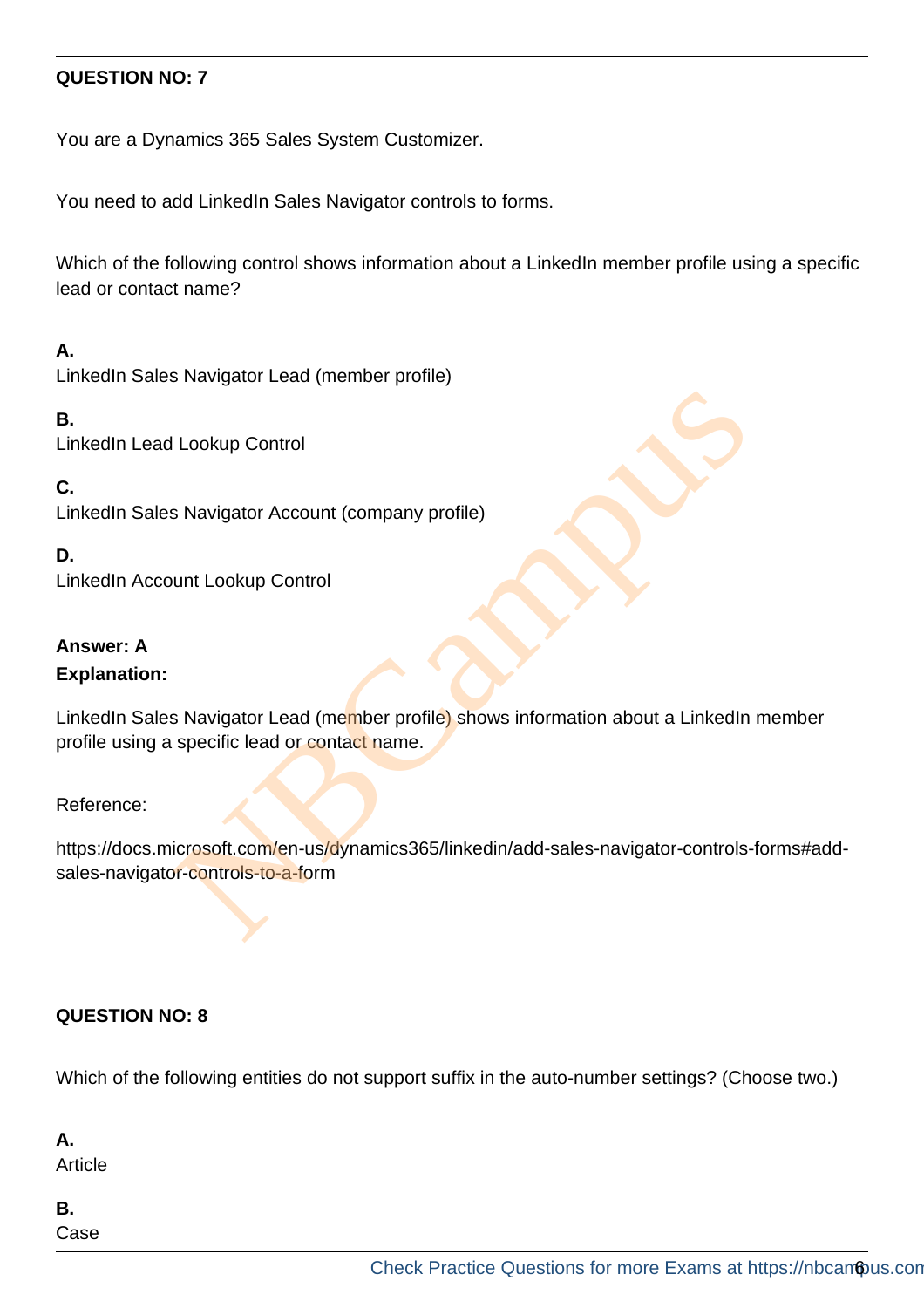## **C.**

**Quote** 

## **D.**

Knowledge Articles

## **E.**

**Categories** 

## **F.**

**Contracts** 

# **G.**

**Campaigns** 

# **Answer: A,D Explanation:**

Articles and knowledge articles don't have suffixes.

The suffix is used for records that were created while you were offline and for which the number can't be guaranteed to be unique. Nowledge articles don't have suffixes.<br>
Sed for records that were created while you were offline and for which<br>
Note the following statement is true or false.<br>
Or duce the length/size of all the three components of auto-nu

# **QUESTION NO: 9**

*State whether the following statement is true or false.*

It is possible to reduce the length/size of all the three components of auto-number in Dynamics 365.

This includes prefix, suffix, and number.

#### **A.**  False

**B. True** 

# **Answer: A Explanation:**

The Number is an auto-increment number component which cannot be edited.